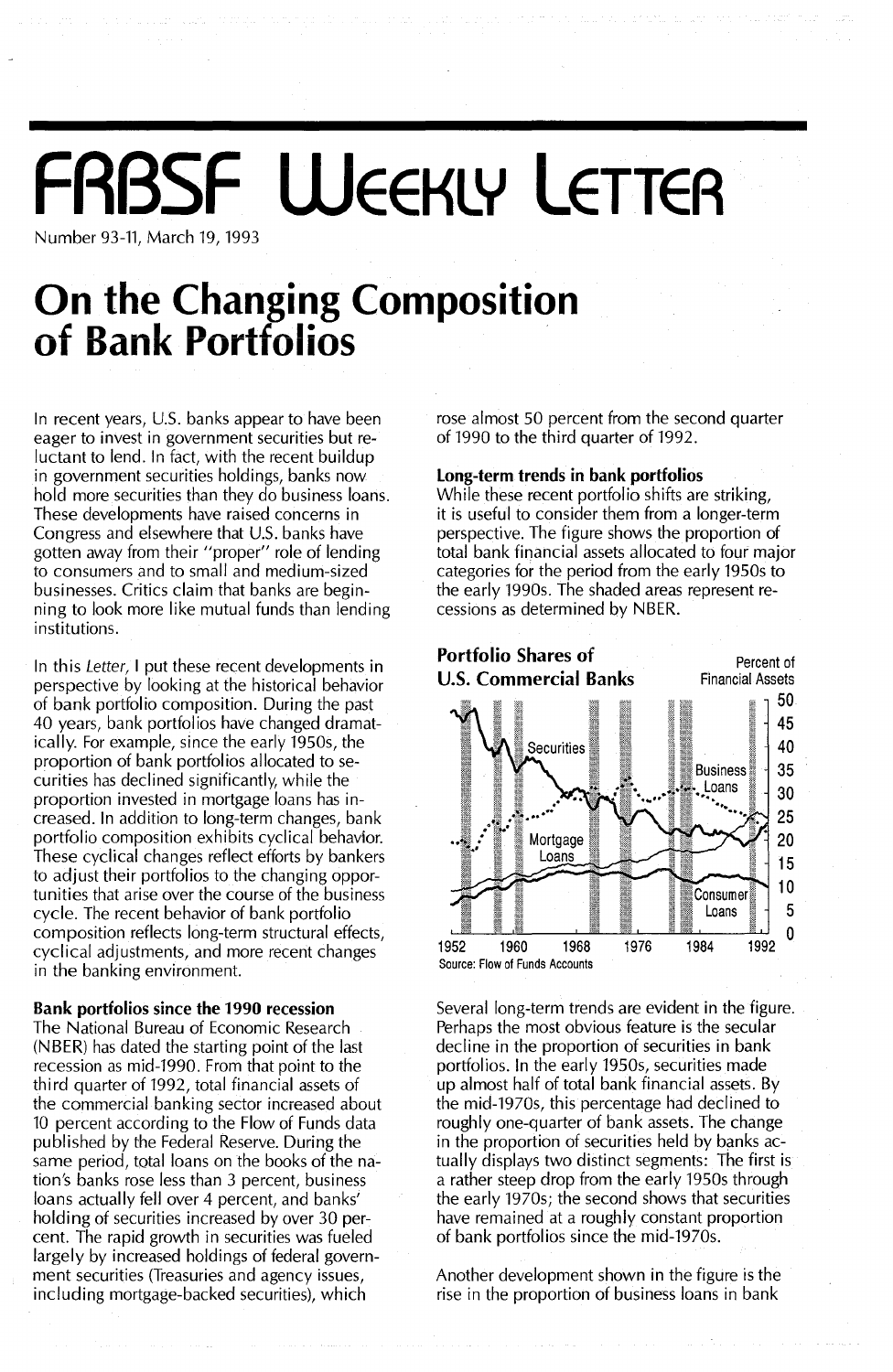# **FABSF**

portfolios from the early 1950s through the mid-1970s. Business loans were less than 20 percent of bank assets in the early 1950s and rose to over 30 percent of assets by the mid-1970s. This rise in business lending coincided with the decline in bank securities holdings. From the 1950s through the mid- to late-1970s, banks engaged in a portfolio substitution away from securities and toward business loans and, to some extent, mortgage loans.

Beginning in the early 1980s, however, the proportion of bank portfolios allocated to business loans declined steadily, and was less than 22 percent of assets by the third quarter of 1992. Contrary to some popular perceptions, the drop in the share of business loans in bank portfolios is not a recent phenomenon but, instead, has gone on for some time. This decline is especially notable because it occurred during the long economic expansion of the 1980s. It reflects the increasingly competitive market for short-term business loans, as banks lost market share to nonbank financial institutions such as finance companies. The 1980s and 1990s also witnessed rapid growth in the markets for commercial paper and other forms of "nonintermediated" debt. A growing number of companies during this time were able to bypass banks and sell debt securities directly to the open market.

Another trend in the figure is the significant and steady rise in mortgage loans held by the banking system throughout the 40-year period. At the end of 1951, mortgages were less than 10 percent of total bank assets. By 1990, these holdings had increased to over 25 percent of bank portfolios, based on Flow of Funds data. The increase in bank mortgage loans exhibits two distinct phases: a gradual rise through the mid-1980s, followed by more rapid growth since then. Among other factors, this growth spurt corresponds to the decline of the savings and loan industry in the late 1980s. Notably, the period of more rapid growth in the portfolio share of mortgage loans also coincides with the period of declining share of business loans. The period since the mid-1980s has largely been one of portfolio substitution for banks away from business loans and toward mortgage loans.

#### **Bank portfolio composition and the business cycle**

While several long-term trends are evident from the figure, the data also exhibit distinct cyclical

patterns. Most notably, business loans as a proportion of total assets typically decline during recessions (the shaded areas in the figure) and rise during expansions. The converse is true for securities holdings; that is, banks increase securities holdings as a share of assets during recessions and reduce them during expansions.

Looking at the eight postwar business cycles covered in the figure, business loans as a proportion of assets held by banks rose an average of 7 percent in the two years prior to the business cycle peak (the start of a recession) and then fell by 4.5 percent in the two years after the peak. The share of bank assets held as securities, in contrast, fell over 10 percent in the two years before the beginning of a recession and then rose an average of 5 percent in the two years after the onset of a recession. These patterns represent a reasonable response by banks to cyclical influences. Loan growth, especially growth in business loans, declines during and after a recession, as credit demand falls and banks tighten loan standards in the face of higher loan losses. In the absence of abundant lending prospects, banks shift a higher proportion of their assets into securities.

#### **Analysis of recent developments**

During the most recent recession, bank portfolios exhibited a cyclical pattern of falling business loans and rising securities holdings. However, compared to earlier business cycles, recent experience is somewhat unusual in that the proportion of business loans fell and the share of securities holdings rose more than in previous episodes. For example, instead of rising in the two years before the business cycle peak, business loans as a percent of assets actually fell 6 percent from mid-1988 to mid-1990. In the two years after the start of the 1990 recession, the business loan share fell by an additional 12 percent, almost three times the postwar average. The proportion of assets held in securities also differed form earlier business cycles, falling by only 3 percent in the two years before the start of the 1990 recession, and then increasing by over 15 percent in the two years after the peak, again roughly three times the historical average.

This behavior suggests that factors in addition to the business cycle are influencing recent bank portfolio allocation decisions. In the case of business loans, the current weakness appears to be, in part, a continuation of a longer-term decline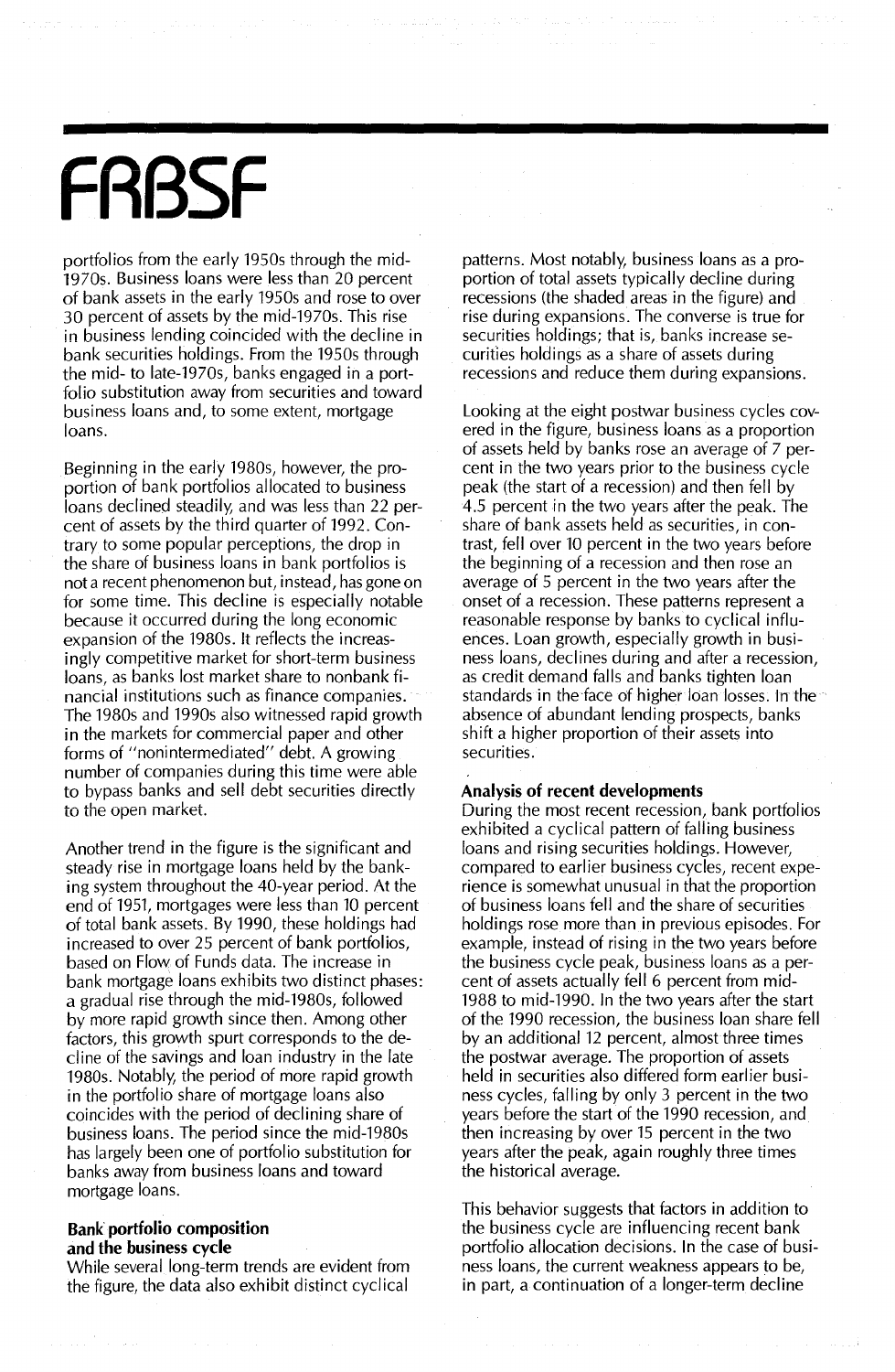that began in the early 1980s. Banks continue to face strong competition from nonbank sources of credit and from direct debt markets. On top of the declining bank share of the market for business loans, business loan demand during and after the most recent recession was especially weak. Among possible explanations for this unusual weakness in loan demand are a lower than normal economic recovery and a concerted effort by businesses to restructure their balance sheets from the debt overhang of the 1980s. Additionally, changes in the regulatory environment also may have contributed to slow loan growth at the nation's bank. There is evidence that capital standards have become more stringent in recent years and that concerns about bank capital may have exerted a constraining effect on loan growth. It also is possible that loan loss exposures and high problem loan ratios may have made banks more cautious in their lending. It is unclear which of the effects is most important, though it is likely they all have contributed to the particularly steep declines in business loans shown in the figure.

The recent sharp increase in bank securities holdings also appears to be, in part, the result of structural factors. A significant change in bank regulation in the 1980s made the most recent recession different from earlier ones and may have accentuated the cyclical effects. A typical feature of earlier recessions was disintermediation as deposits exited the banking system when market

interest rates rose above Regulation Q ceilings. The outflow essentially cut off an important source of funds for bank loan growth. The Reg Q ceilings were abolished in the early 1980s, and the 1990 recession was the first to occur without the associated interest rate restrictions. Notably, the kind of disintermediation that characterized earlier recessions did not occur in the most recent cycle. While banks allowed large CDs to run off, so-called core deposits stayed in the banking system. Faced with extremely weak loan demand, banks may have decided to invest these funds in safe and relatively lucrative government securities.

#### Will banks become mutual funds?

For the first time in 20 years, banks are allocating more of their asset portfolios to securities holdings than to business loans. While some suggest that this means that banks are getting away from their proper role in the economy, this charge seems premature, especially in light of the longerterm behavior of bank portfolios. Recent portfolio shifts appear to be a response to a combination of cyclical effects and both short- and long-term structural changes in bank markets. Continued portfolio adjustments should be expected in the future as long as the environment in which banks operate continues to evolve.

> Jonathan A. Neuberger Economist

Opinions expressed in this newsletter do not necessarily reflect the views of the management of the Federal Reserve Bank of San Francisco, or of the Board of Governors of the Federal Reserve System.

Editorial comments may be addressed to the editor or to the author. . . . Free copies of Federal Reserve publications can be obtained from the Public Information Department, Federal Reserve Bank of San Francisco, P.O. Box 7702, San Francisco 94120. Phone (415) 974·2246, Fax (415) 974·3341.